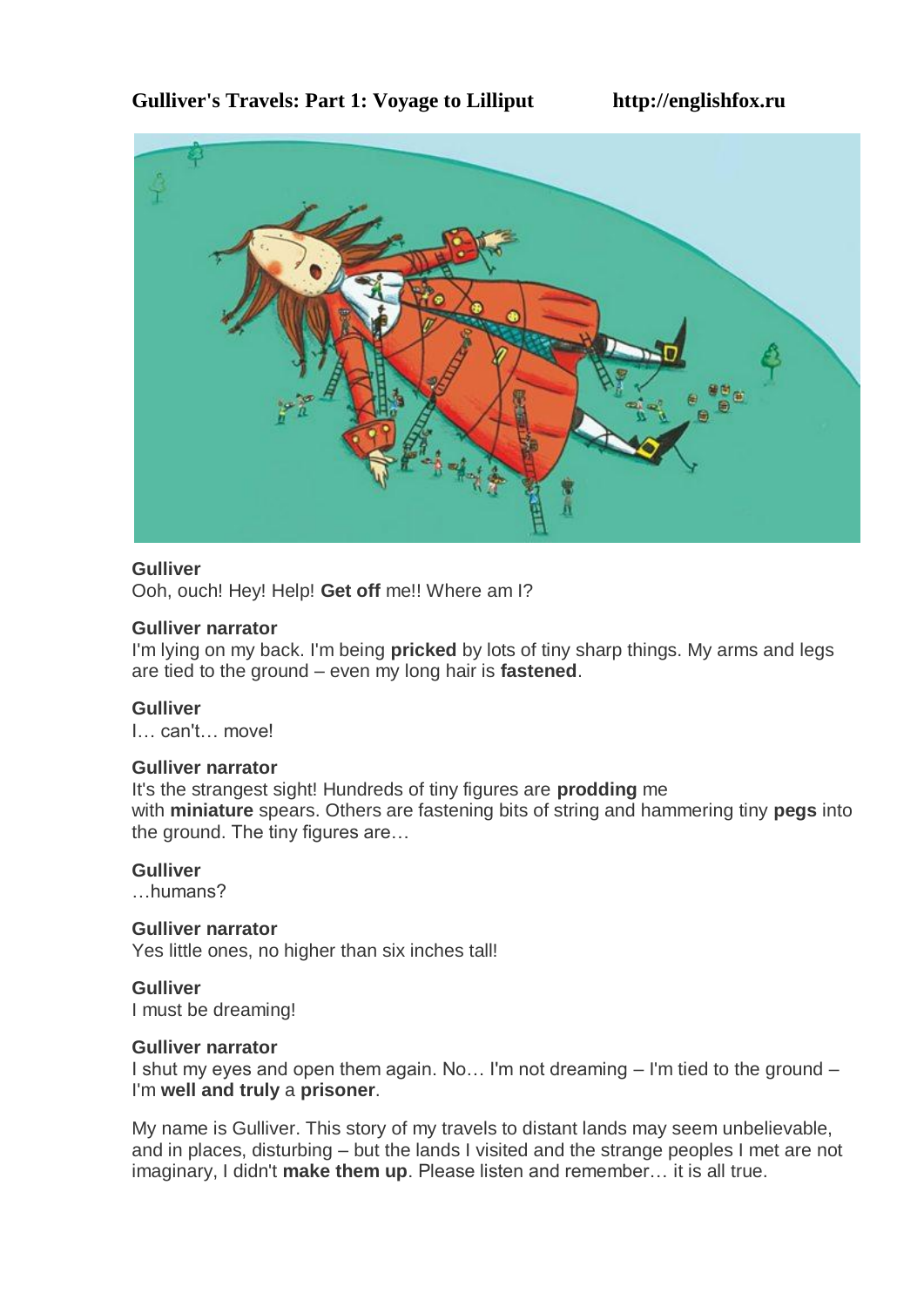# **Sailor**

Dr Gulliver… the men, the men are feeling sick…

### **Gulliver narrator**

I was a ship's doctor. We'd set sail from Bristol in England in 1699 and were heading for the East Indies. I'd left my wife and two children behind. A violent storm broke out…

... in the strong winds, we were shipwrecked on a large rock close to land.

I swam, battling with huge waves.

On reaching the shore, I **pulled myself up** on some soft grass and fell asleep, exhausted.

And there, during the night I became a prisoner of the tiny people. I was so amazed when I saw the tiny human creatures prodding me that I roared and they all ran back terrified. They started to shoot arrows from their bows – onto my hands, my body… my face…

The arrows pricked me like hundreds of needles. I struggled violently and **snapped** the strings on my left arm and quickly covered my eyes to protect them.

### **Gulliver**

No more… Stop!

#### **Gulliver narrator**

I fell back and lay still. Once they realised I wasn't going to attack them or move, they stood back and waited.

One of them, wearing fine clothes, so clearly important, ventured forward from the crowd.

### **Gulliver**

Ah… Sir… Now… Don't worry… I'm not going to eat you… But…

### **Gulliver narrator**

I pointed to my mouth…

#### **Gulliver**

I'm very hungry… I need food… food!

#### **Gulliver narrator**

The one in charge nodded his head.

A few minutes later ladders were put against my body and a long line of tiny people mounted them, carrying dishes of meat, baskets of tiny loaves of bread, and small barrels of wine slung over their shoulders.

#### **Gulliver**

This is… very good…!

#### **Gulliver narrator**

I ate and drank greedily. Those tiny **morsels** of food and drink were some of the most exquisite food I have ever tasted. The tiny natives were amazed at my appetite.

With my stomach full, I promptly **nodded off**.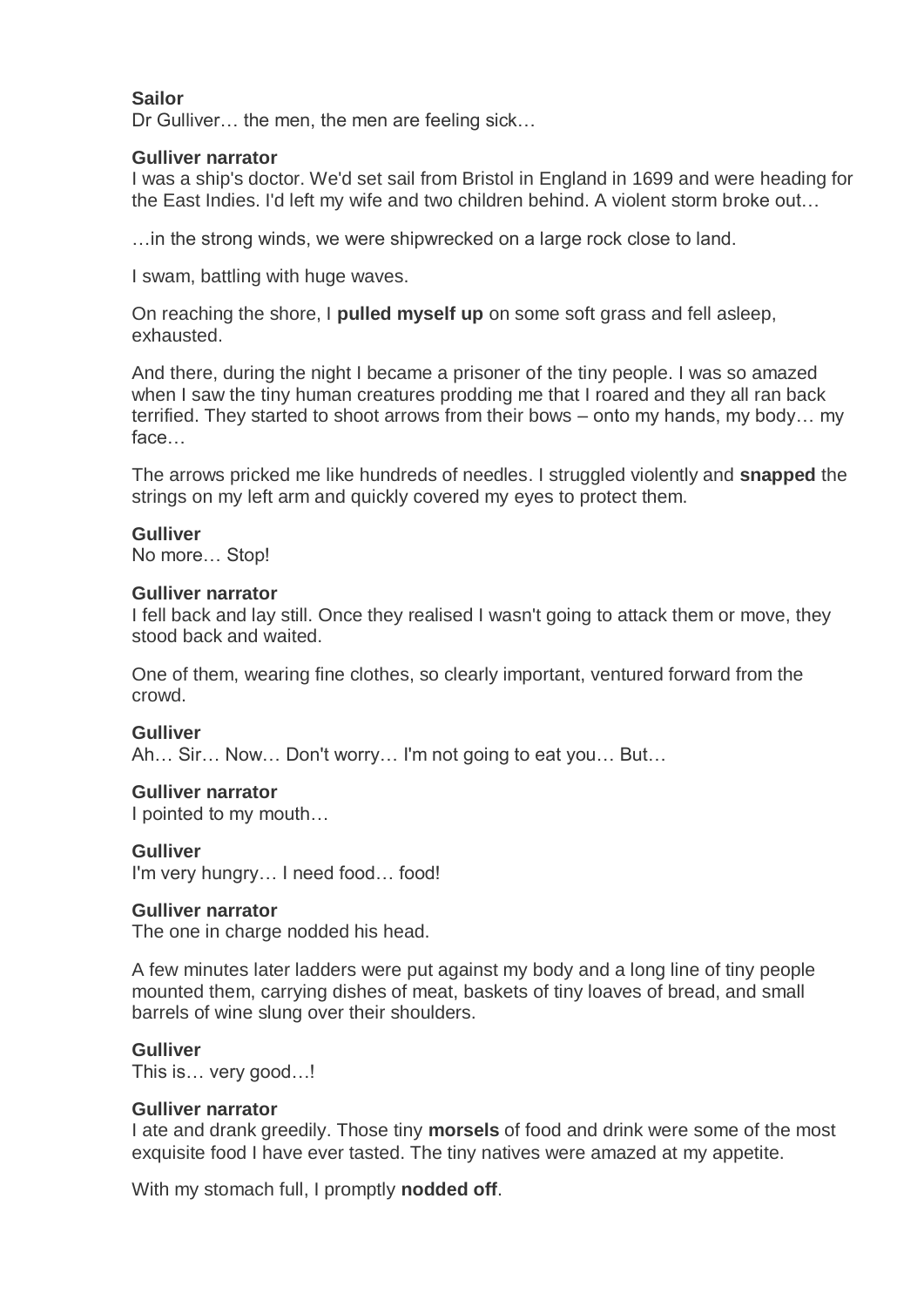When I **woke up**, I was moving. I later found out that the wine I had drunk had contained a sleeping drug and whilst I was sleeping, 900 of the tiny natives had lifted me onto a machine which was being pulled by a thousand tiny horses. I was taken to the city to meet the king, who greeted me warmly…

He was young and dignified, with strong features. He gave a long speech to me in his language, but I did not understand a word. But he pointed to the city and his people, with a sweep of his arm.

### **King**

… Lilliput…

### **Gulliver narration**

Some **courtiers** were also there. One had a wise and scholarly look and made friendly gestures to me. Her name, I later learnt, was Flimnap. She was the King's secretary. Another, who had a rather mean expression, drew his sword at various points and waved it in a rather threatening way in the air at me. This was Skyresh.

I was then transported to an empty, ruined temple, where I was lifted up with **pulleys** and chained to the gates. I was still a prisoner, but at least now I could, at last, stand up.

And so it was that I became a guest in the kingdom of Lilliput with its tiny inhabitants. The ruined temple became my home. The royal family came regularly to watch me from the tower. The King sent 30 **scholars** to teach me the Lilliputian language, which I learnt very quickly.

One night I couldn't sleep. I heard the whisper of voices close by. It was the King with his courtiers Flimnap and Skyresh… What Skyresh said worried me deeply…

### **Skyresh**

I think that we should kill him…

### **King**

Why do you say that, Skyresh?

#### **Skyresh**

He eats too much, your Majesty! It is costing us a fortune and if we continue to feed him like this, we'll have a **famine** in Lilliput.

**King** How do you suggest we kill him?

**Skyresh** Starve him!

**Flimnap** That's **barbaric**!

**Skyresh**

Or we could shoot him with poisoned arrows.

### **King**

What do you think, Flimnap?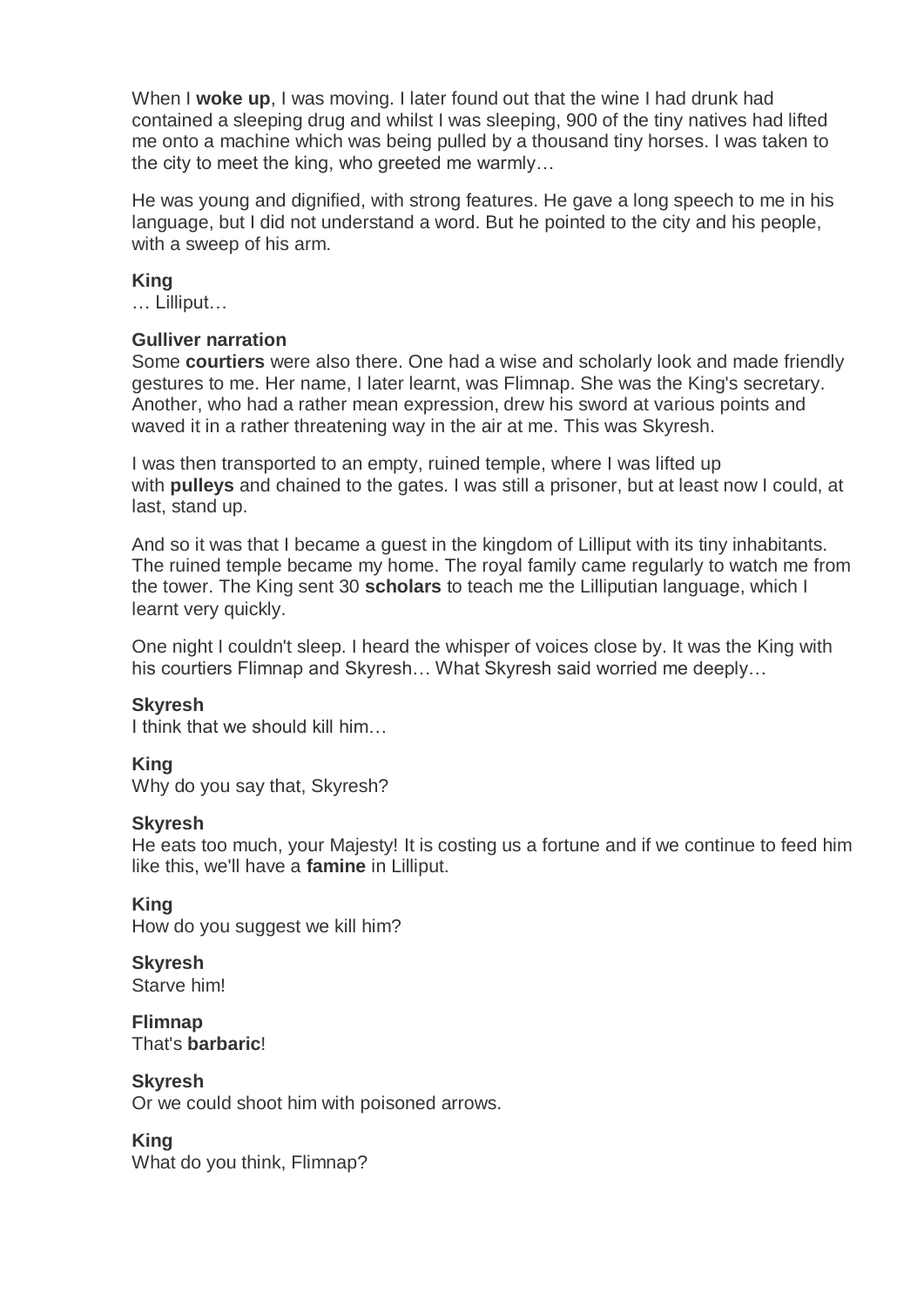# **Flimnap**

He is a giant and the **decay** of his body could cause a plague which could spread throughout the kingdom.

# **King**

That's very true… He asks for his freedom every day.

### **Skyresh**

It's too dangerous! He could kill all of us!

### **Flimnap**

He has so far been gentle and well behaved towards the people of Lilliput. He could be useful to us…

We can give him his freedom with certain conditions…

# **King**

…which would be?

### **Flimnap**

He becomes our **ally** in our war against Blefuscu and destroys their **fleet**.

# **King**

Flimnap, you're right! We are facing a grave danger and this giant Gulliver could save us!

### **Gulliver narrator**

I had heard enough. Lilliput was **on the brink of** war. The King would not kill me whilst I was useful to him, but what if he changed his mind? I had to escape!

# **Vocabulary**

**pricked** pierced with small holes, causing pain

**fastened** attached

**prodding** pushing pointed objects against something

**miniature** small copy of a larger object

**pegs** small hooks or stick

**well and truly** completely, without doubt

**prisoner** someone who is kept somewhere against their will

**snapped** broken